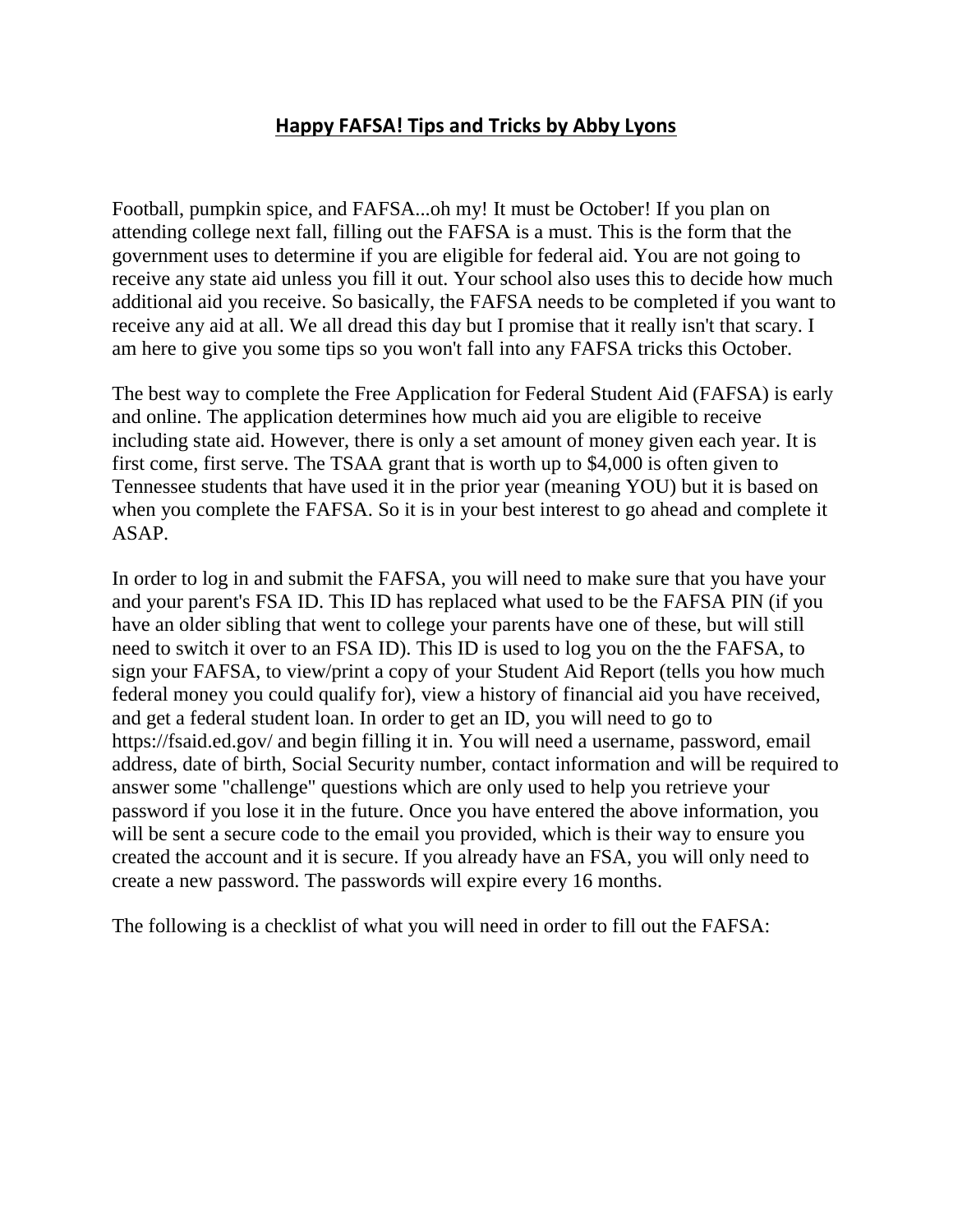| <b>Parent</b>                                   | <b>Student</b>       |
|-------------------------------------------------|----------------------|
| Social Security#                                | Social Security#     |
| Birth date                                      | <b>Birth Date</b>    |
| Valid Email Address                             | Valid Email Address  |
| <b>FSAID</b>                                    | <b>FSA ID</b>        |
| <b>Prior Prior Year Tax Returns</b><br>Returns  | Prior Prior Year Tax |
| If don't file taxes then any income information | Driver's License     |

In past years, if you or your family had not filed your tax returns for the previous year when you submitted your financial aid application, you had to use estimates and go back later on to submit the actual figures. But that all changed in 2015. Instead of waiting until you and/or your parents have completed your tax returns for the previous year, you will now complete the FAFSA using information for **two years prior**. For example, if you will be going to college in Fall 2019, you will need 2017 tax information. If you are going to college in Fall 2020, you would need 2018 tax information.

- When you apply online, you will be given the option to retrieve your **IRS Data** to automatically populate the FAFSA. This option simplifies the application process, helps reduce errors and lowers your chances of being selected to verify information on your FAFSA.
- Mistakes can delay your application and limit the amount of aid that you are eligible to receive. So here are some tricks to help you avoid getting into a verification hole!
- Don't leave anything blank. Too many blanks may cause miscalculations. Enter a '0' or 'not applicable' instead of leaving blank.
- Don't use commas or decimal points in numeric fields. Always round to the nearest dollar.
- Double check and triple check your social security number entries. Do not make up a number and pay attention to the wording of the FAFSA.
- Your name must be listed on your FAFSA as it appears on your Social Security card. Don't enter nicknames or other variations on your name.
- Enter the correct address. Don't enter a temporary campus or summer address as your permanent address.